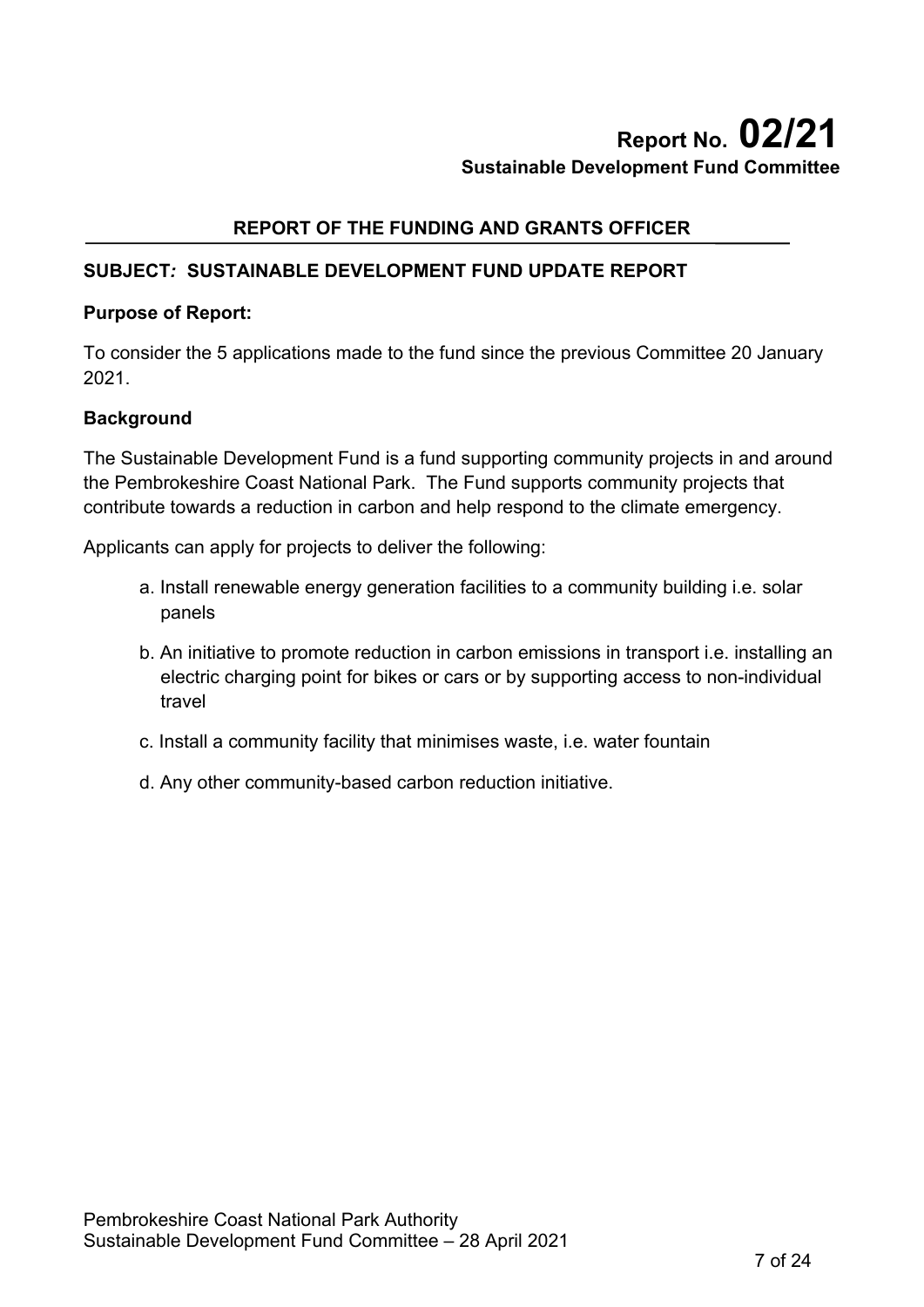# **1. SDF Finances**

## **1.2 End of 2020/21 Financial Year**

| Total amount grants available 2020/21                                                                                                                                                                                                  | 250,000  |
|----------------------------------------------------------------------------------------------------------------------------------------------------------------------------------------------------------------------------------------|----------|
| The source of this funding has been<br>£100,000 Pembrokeshire Coast National Park Authority<br>£50,000 from Welsh Government's Sustainable<br>Landscape Sustainable Places<br>£100,000 from Welsh Government Green Recovery<br>Funding |          |
| <b>Grants Approved 12</b>                                                                                                                                                                                                              | £189,824 |
| Total amount of grants awarded 2020/21                                                                                                                                                                                                 |          |
| Little Green Grant expenditure                                                                                                                                                                                                         | £4,858   |
| <b>Budget remaining</b>                                                                                                                                                                                                                | £55,318  |

# **1.3 Projects (12) approved SDF Grants 2020/21**

| <b>SDF</b> ref | <b>Applicant</b>             | £ grant<br>awarded | £ grant<br>Paid in | <b>Outstanding</b><br>31/3/21 |
|----------------|------------------------------|--------------------|--------------------|-------------------------------|
|                |                              |                    | Year               |                               |
| SDF/112020/1   | <b>Theatr Gwaun</b>          | 15,183             | 15,183             |                               |
| SDF/112020/2   | Marloes & St Brides          |                    |                    |                               |
|                | <b>Village Hall</b>          | 12,738             | 12,738             |                               |
| SDF/112020/3   | Pembrokeshire Mencap         |                    |                    |                               |
|                | Ltd                          | 3,558              | 3,558              |                               |
| SDF/112020/4   | Wildlife Trust South &       |                    |                    |                               |
|                | <b>West Wales</b>            | 17,596             | 17,596             |                               |
| SDF/012021/1   | Newport Area                 |                    |                    |                               |
|                | <b>Environment Group</b>     |                    |                    |                               |
|                | (NAEG)                       | 20,471             | 20,471             |                               |
| SDF/012021/2   | <b>Cwm Arian Renewable</b>   |                    |                    |                               |
|                | Energy Ltd (CARE)            | 8,915              | 8,915              |                               |
| SDF/012021/3   | <b>Herbrandston Sports</b>   |                    |                    |                               |
|                | and Recreation               |                    |                    |                               |
|                | Association                  | 30,046             | 30,046             |                               |
| SDF/012021/4   | South Ridgeway               |                    |                    |                               |
|                | <b>Community Association</b> | 37,568             | 37,568             |                               |
| SDF/012021/5   | RSBP*                        | 5,888              | 0                  | 5,888                         |
| SDF/012021/6   | Clwb Rygbi Crymych           |                    |                    |                               |
|                | Cyf                          | 8,561              | 8,561              |                               |
| SDF/012021/7   | <b>Neuadd Gymuned</b>        |                    |                    |                               |
|                | <b>Bwlchygroes</b>           |                    |                    |                               |
|                | <b>Community Hall</b>        | 4,500              | 4,500              |                               |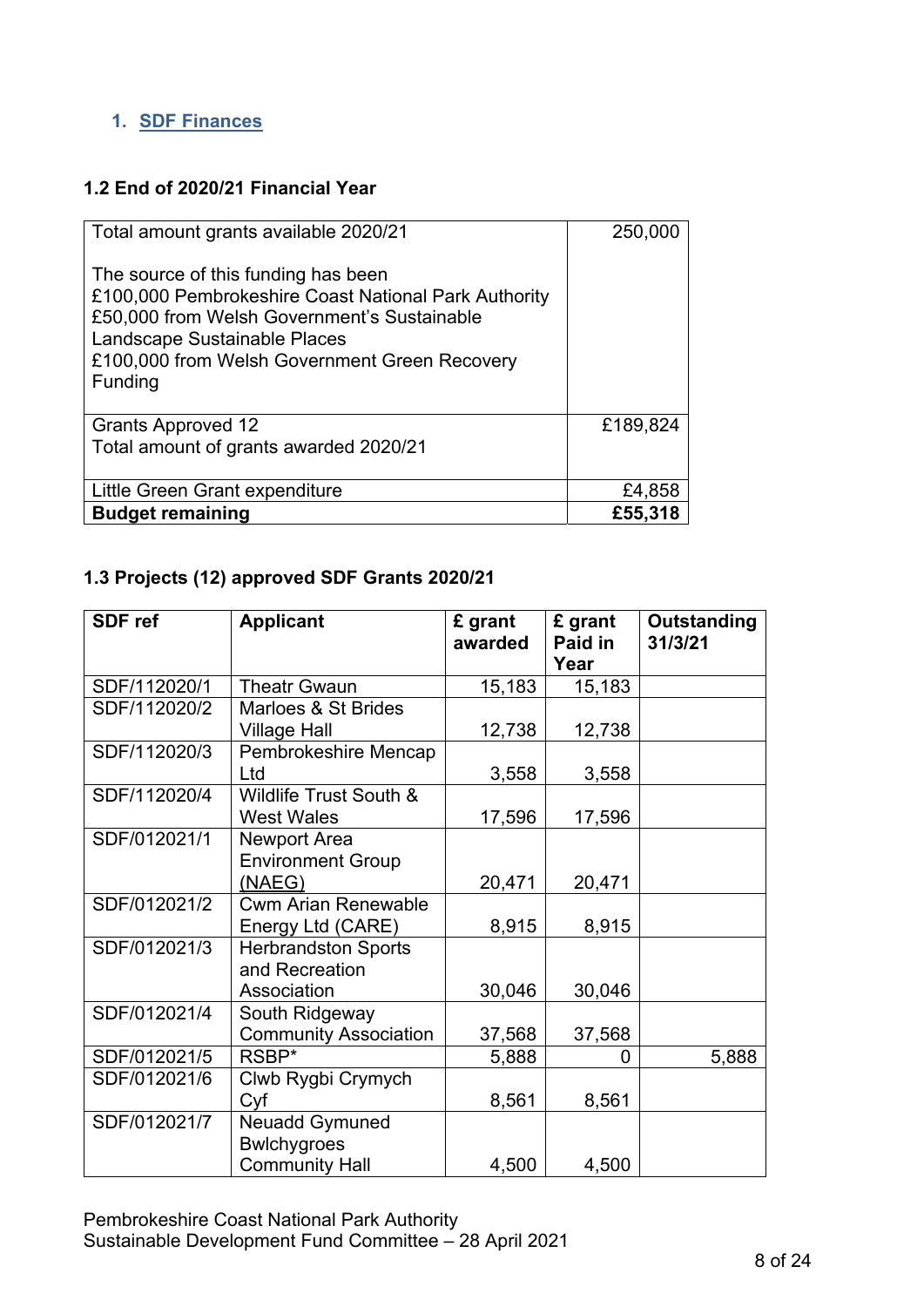|              | SDF/012021/10   Clynfyw Community<br>Interest Company* | 24,800   |         | 24,800 |
|--------------|--------------------------------------------------------|----------|---------|--------|
| <b>Total</b> |                                                        | £189,824 | 159,136 | 30,688 |

\*The expenditure on this project will be in 2021/21 financial, all other projects were awarded and paid in 2020/21.

1.3.1 Request permission for change to grant expenditure from SDF /112020/3 Mencap Gardens.

# **1.4 Current applications and financial commitments – Active Projects (pre 2020/21 financial year)**

| <b>SDF</b> ref | <b>Applicant</b>  | Project          | £ grant<br>awarded | £<br>grant<br>paid | £ grant<br><b>Outstanding</b><br>31/3/21 | Update /<br>comment    |
|----------------|-------------------|------------------|--------------------|--------------------|------------------------------------------|------------------------|
| 361            | <b>PCNPA</b>      | Heritage         |                    |                    |                                          | Due to be              |
|                |                   | Guardians        |                    |                    |                                          | complete               |
|                |                   |                  | 11,729             | 6,947              | 4,782                                    | <b>End 2021</b>        |
| SDF/2019/3     | <b>KlickKlack</b> | Sustainable      | 20,428             | 200                | 20,228                                   | Delaying               |
|                | Print             | Printing         |                    |                    |                                          | with                   |
|                |                   |                  |                    |                    |                                          | planning               |
|                |                   |                  |                    |                    |                                          | regarding              |
|                |                   |                  |                    |                    |                                          | the print<br>workshop, |
|                |                   |                  |                    |                    |                                          | due to                 |
|                |                   |                  |                    |                    |                                          | complete               |
|                |                   |                  |                    |                    |                                          | <b>July 2021</b>       |
| 359            | <b>PCNPA</b>      | Pembrokeshire    | 18,636             | 12,722             | 5,914                                    | Completion             |
|                |                   | Outdoor          |                    |                    |                                          | delayed,               |
|                |                   | Schools          |                    |                    |                                          | project due            |
|                |                   |                  |                    |                    |                                          | to complete            |
|                |                   |                  |                    |                    |                                          | 2021.                  |
| 375            |                   | The Power of     | 11,488             | 11,488             | $\overline{0}$                           |                        |
|                | <b>VC Gallery</b> | Pembrokeshire    |                    |                    |                                          |                        |
| 378            | <b>iSea</b>       | Mobile shop      | 8,347              | 8,347              | $\overline{0}$                           |                        |
|                | Surfware          | and beach        |                    |                    |                                          |                        |
|                |                   | cleaning hub     |                    |                    |                                          |                        |
| SDF/2019/4     |                   | St Davids Old    | 24,613             | 24,613             | $\overline{0}$                           |                        |
|                |                   | Farmhouse        |                    |                    |                                          |                        |
|                |                   | <b>Brewery</b>   |                    |                    |                                          |                        |
| SDF/2019/2     |                   | Family           | 19,100             | 19,100             | $\overline{0}$                           |                        |
|                |                   | <b>Explorers</b> |                    |                    |                                          |                        |
|                |                   |                  | 114,341            | 83,417             | 30,924                                   |                        |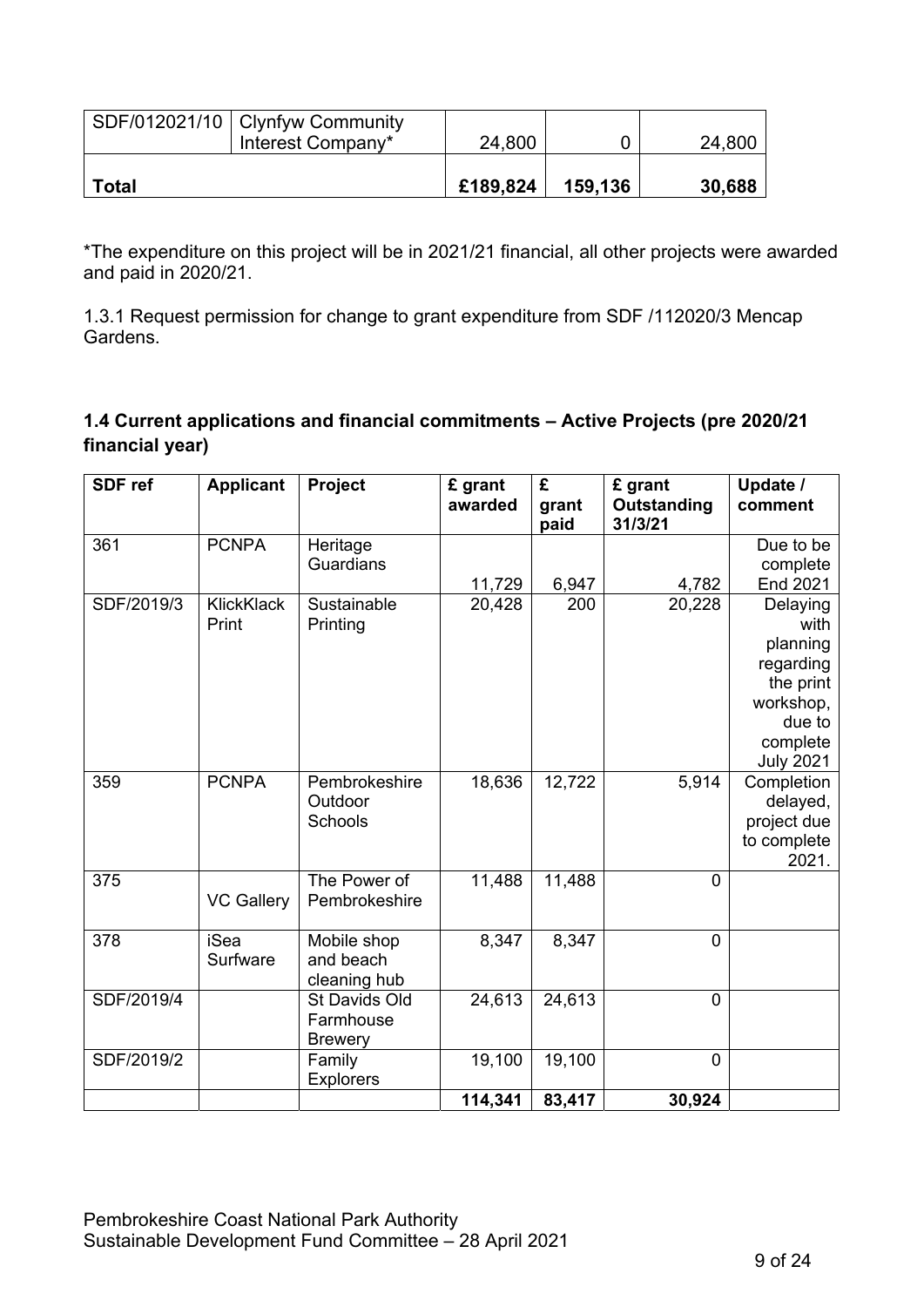Projects completed since April 2020

- 359 Pembrokeshire Outdoor Schools
- 362 The Power of Pembrokeshire VC Gallery
- SDF/2019/1 Family Explorers Springboard
- SDF/2019/4 St Davids Old Farmhouse Brewery

#### **1.5 SDF Financial position 2021/22**

A total of £100,000 has been made available for grant distribution from the National Park Authority for the 2021/22 period.

#### **2. APPLICATIONS FOR CONSIDERATION**

Members are requested to review the 5 applications and come to a decision in respect of the request for grant funding.

The summary & eligibility check for each application follows and is linked from this table.

| <b>Project</b><br><b>Type</b> | <b>Ref</b>              | Organisation                                                             | <b>Funding</b><br><b>Sought</b> |
|-------------------------------|-------------------------|--------------------------------------------------------------------------|---------------------------------|
| A                             | <b>SDF</b><br>/042021/1 | Solva Community Clubhouse                                                | £10,217                         |
| B                             | <b>SDF</b><br>/042021/2 | <b>Paul Sartori Foundation Limited</b>                                   | £1,152                          |
| $\mathsf{C}$                  | <b>SDF</b><br>/042021/3 | <b>COAST</b> – Community Organised Allotment for<br><b>Solva Tenants</b> | £8,000                          |
| $\mathsf{C}$                  | <b>SDF</b><br>/042021/4 | <b>Tenby United RFC Ltd</b>                                              | £12,563                         |
| D                             | <b>SDF</b><br>/042021/5 | Ecodewi                                                                  | £19,340                         |
|                               |                         | <b>Total funding sought</b>                                              | £51,272                         |

#### **Summary table**

#### **2.1 Renewable Energy generation projects (A)**

#### *Project Summary: Clubhouse Solar Project*

**Ref:** SDF /042021/1 **Project Title:** Clubhouse Solar Project **Applicant:** Solva Community Clubhouse **Location of project:** Solva **Project description:** To install solar photovoltaic panels on the Clubhouse. The Clubhouse is regularly used by Solva Care (also a registered charity) to deliver a range of

Pembrokeshire Coast National Park Authority Sustainable Development Fund Committee – 28 April 2021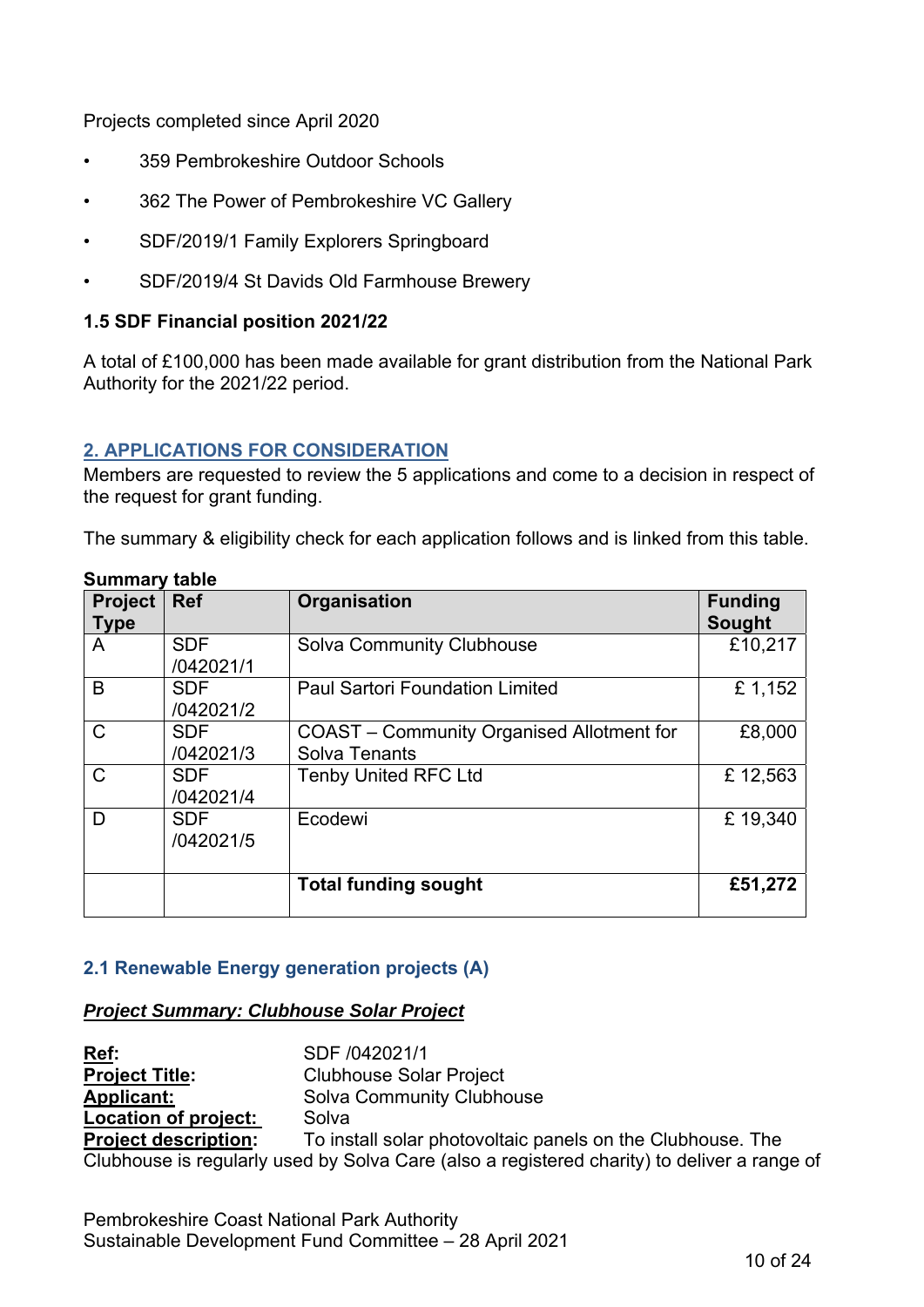activities that focus on wellbeing. There is also a weekly youth service, art and craft Club, Solva AFC, rainbows, guides and brownies and various yoga and exercise classes.

The project will contribute to the decarbonisation of the community and encourage behaviour change and collective actions towards a low carbon future.

**Impact measurement:** The impact of the project will be measured against the following criteria:

Scope, schedule, budget, trustee satisfaction by evaluation. The solar system will meet some of the Clubhouse energy needs seeing a cost reduction in electricity charges. Savings will be measured over a period of 12 months. The group will also measure customer satisfaction, obtaining feedback from users of the clubhouse and finally Quality. Trustees will assess if the project has exceeded expectations. They will also evaluate the installation, was it trouble free, were stakeholders, including trustees satisfied with the results. Were any lessons learnt for future projects?

**Sustainability***:* The project will create a more sustainable attitude village wide. The project will reduce the financial burden on the clubhouse, the main income comes from hire revenue. Funds will be annually ring fenced for maintenance. The Clubhouse is owned by the community who have seen an under-used building brought back into a leading community use.

| <b>Total budget</b>              | £12,770.40 |
|----------------------------------|------------|
| <b>Total requesting from SDF</b> | £10,216.32 |

| <b>ELIGIBILITY CRITERIA</b>  | <b>Yes</b> | <b>No</b> | <b>Comments</b>                                       |
|------------------------------|------------|-----------|-------------------------------------------------------|
| Not for profit Organisations |            |           | Registered Charity 1192456.                           |
| Sufficient project detail    |            |           |                                                       |
| supplied on/with application |            |           |                                                       |
| form                         | Y          |           | Yes sufficient detail supplied.                       |
|                              |            |           | <b>Solva Community Council reserves</b>               |
| Minimum 20% match funding    |            |           |                                                       |
| secured                      | Y          |           | Total Match funding: £2,554.08                        |
| Copies of quotations         |            |           | Installation of on-roof mounted 6.93kwp solar         |
| enclosed (where relevant)/   |            |           | photovoltaic system with 9kwh battery storage         |
| Notes of costings)           | Y          |           | Total cost £12,770.40                                 |
| Can be delivered in 6-18     |            |           | Start date as soon as funding secured.                |
| months                       | Y          |           |                                                       |
|                              |            |           | As the Clubhouse is not within the conservation area  |
|                              |            |           | of the village of Solva, panels will not be more than |
|                              |            |           | 200mm off the roof, and the roof does not face any    |
| <b>Planning consent</b>      | N/A        |           | highway no planning permission required.              |
| Eligibility checks completed | Y          |           |                                                       |

## *Officers Recommendation – Approve*

**Rationale:** Well used community centre in the National Park installing PV panels generating renewable energy. Suggest the group look at measuring the energy generated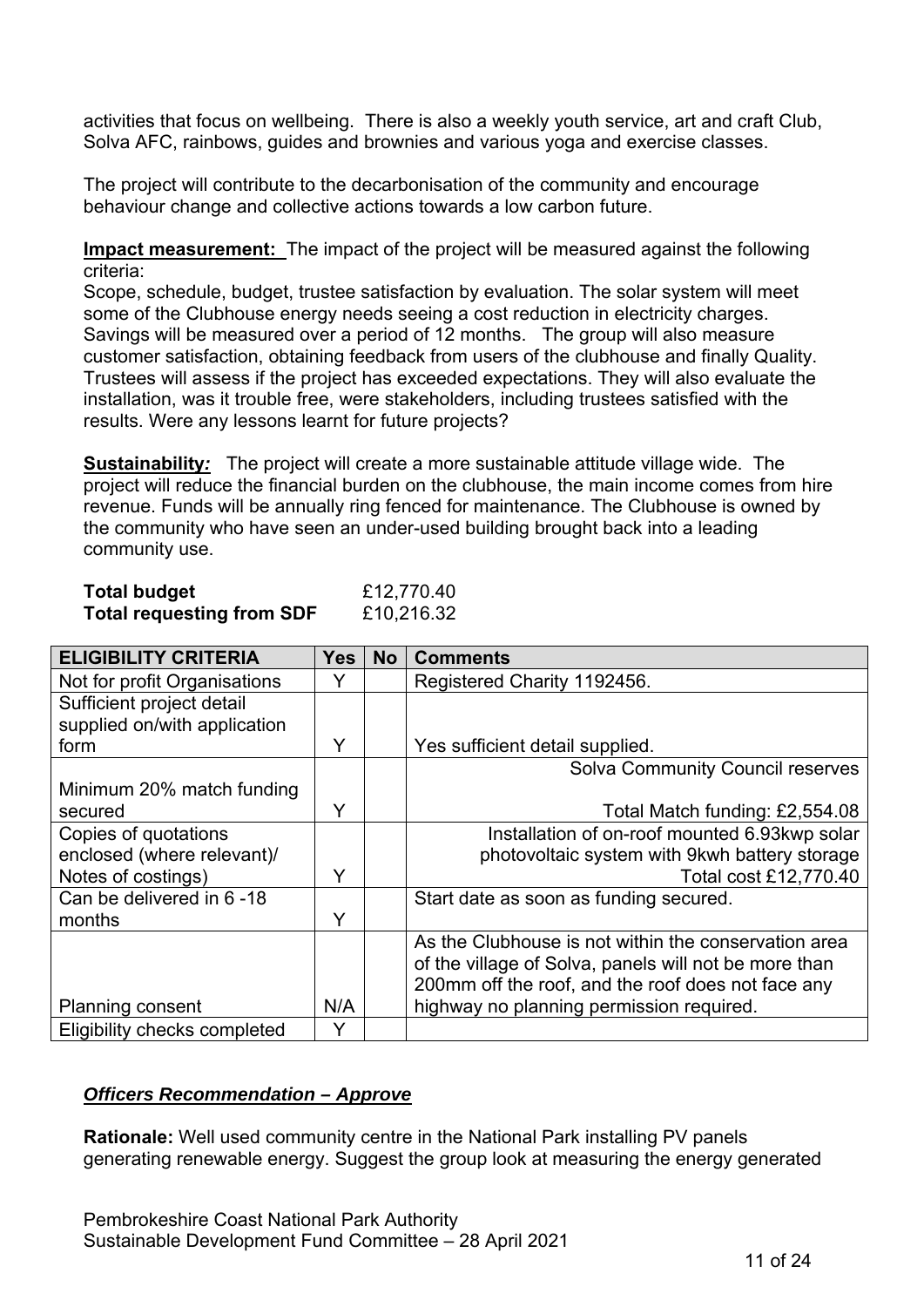<span id="page-5-0"></span>and looking the best way this can be communicated to everyone who uses the facilities and the wider community.

# **2.2 An initiative to promote reduction in carbon emissions in transport i.e. installing an electric charging point for bikes or cars or by supporting access to non-individual travel (B)**

#### *Project Summary: Paul Sartori Warehouse carbon reduction initiative*

**Ref:** SDF /042021/2 **Project Title:** Paul Sartori Warehouse carbon reduction initiative **Applicant:** Paul Sartori Foundation Limited **Location of project:** Pembrokeshire and surrounding counties **Project description:** Paul Sartori Hospice at Home (shortened to Paul Sartori) started working with the Climate Action Boost Scheme last year, working with the Renew Wales team and various consultants. Through the process it was identified that a solution to tracking warehouse vehicles could realise a saving in carbon emissions, fuel and therefore money. Due to limited funding available, and the priority towards the installation of solar panels at Paul Sartori House, this initiative was not progressed through the Climate Action Boost and therefore temporarily put on hold.

However, through this grant opportunity Paul Sartori are now able to consider this system and trial the use of this tracking equipment. It was identified through research that the most suitable and cost effective option is the PLANT-I telematic device system. Paul Sartori wish to trial this for a number of its warehouse vehicles over 3 years. This new initiative will assist in the reduction of carbon emissions, increase fuel economy and also enable Paul Sartori to make cost savings. This will also enhance the charity's efforts in addressing the climate emergency and contribute towards its ongoing efforts.

More widely, this initiative will bolt onto the Paul Sartori Retail Team championing the aim of being globally responsible and environmentally friendly. With the efforts of the Paul Sartori Warehouse providing a collection and delivery service in the community and encouraging the wide use of recycling of items. Aiding the charity's sustainability benefitting from the resale of pre-loved items.

This project will support the fitting of tracking devices into 4 Paul Sartori Warehouse vans located at Snowdrop Lane Haverfordwest. This equipment will assist with a reduction in carbon emissions (this can be tracked through reports connected with the system) and increase fuel economy through route optimisation. The system, which can be accessed via a web portal, from the office, can provide a "live" status on the vehicles and enable changes to journeys to be made more efficiently and enable interceptions at more appropriate locations.

The system will allow the Warehouse Office Team a real overview of the vehicles day-today operations in the community, allowing them to monitor driving habits and behaviour (having a correlation to fuel efficiency); offer a real-time GPS location; replay historical journeys; provide management reports and much more. Other functions will allow the Office Team to observe where the vehicles are in relation to the nearest Paul Sartori Charity Store, and alert them to when they arrive or depart a Store.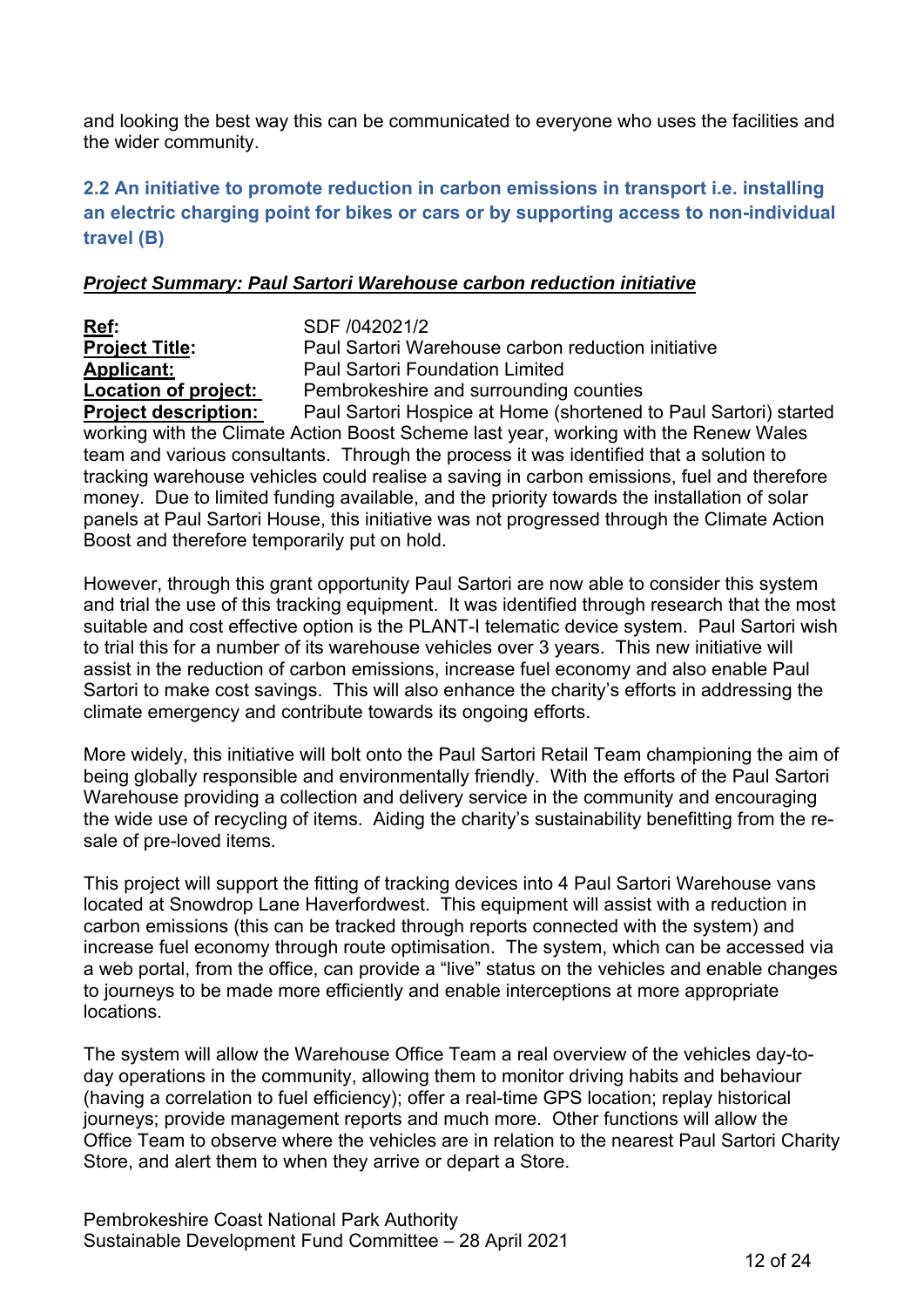This new cost effective initiative will allow the charity to respond further in taking action to address the climate emergency and offer the Paul Sartori Warehouse Team a solution to support this now.

**Impact measurement:** The impact of the project will be measured by:

- The tracking and reduction in carbon emissions (through the Plant-I system)
- The tracking and reduction in fuel costs (through analysis of fuel bills)

The system, which can be accessed remotely via the web portal from the Paul Sartori Warehouse Office, will be able to provide a variety of data, statistics and reports to measure the impact of the project with the two aims (above) being the most important.

Primarily, the project is looking to realise a reduction in carbon emissions across all 4 vehicles. This will be attributed by monitoring the driver behaviour and by choosing more efficient routes and through monitoring of routes.

**Sustainability***:* This new initiative is an opportunity for Paul Sartori to trial the system and its benefits. Paul Sartori have committed an element of match-funding to the project – funding the final year of the contract. This project will deliver a reduction in carbon emissions and increase fuel efficiencies, setting the case for the long term use of the system. Furthermore, as the tracking devices are to be donated to the charity by the supplier as match-funding, the charity will only have the ongoing cost of the subscription after the duration of the project.

| <b>Total budget</b>              | £ 1,736 |
|----------------------------------|---------|
| <b>Total requesting from SDF</b> | £ 1,152 |

| <b>ELIGIBILITY CRITERIA</b>  | <b>Yes</b> | <b>No</b> | <b>Comments</b>                                         |
|------------------------------|------------|-----------|---------------------------------------------------------|
|                              |            |           | <b>Charity Registration Number: 513079</b>              |
| Not for profit Organisations | Y          |           | Company Number: 1660450                                 |
| Sufficient project detail    |            |           |                                                         |
| supplied on/with application |            |           |                                                         |
| form                         | Y          |           | Well written application.                               |
|                              |            |           | Supply of tracking devices (Plant1) £200                |
|                              |            |           | Contribution by Paul Satori for year 3 of contract £384 |
| Minimum 20% match funding    |            |           |                                                         |
| secured                      | Y          |           | Total Match funding: £584                               |
|                              |            |           | Supply, installation and 3 year contract of telematics  |
| Copies of quotations         |            |           | devices into 4 Paul Sartori Warehouse vehicles          |
| enclosed (where relevant)/   |            |           |                                                         |
| Notes of costings)           | Y          |           | Total project cost £1,736                               |
|                              |            |           | Start date as soon as funding secured. SDF will pay     |
| Can be delivered in 6-18     |            |           | for 24 months out of the 36 month contract.             |
| months                       | Y          |           |                                                         |
|                              |            |           | Paul Sartori has obtained permissions from Silcox,      |
|                              |            |           | the owners of the vehicles, to install the tracking     |
| <b>Planning consent</b>      | Y          |           | device                                                  |
| Eligibility checks completed | Y          |           |                                                         |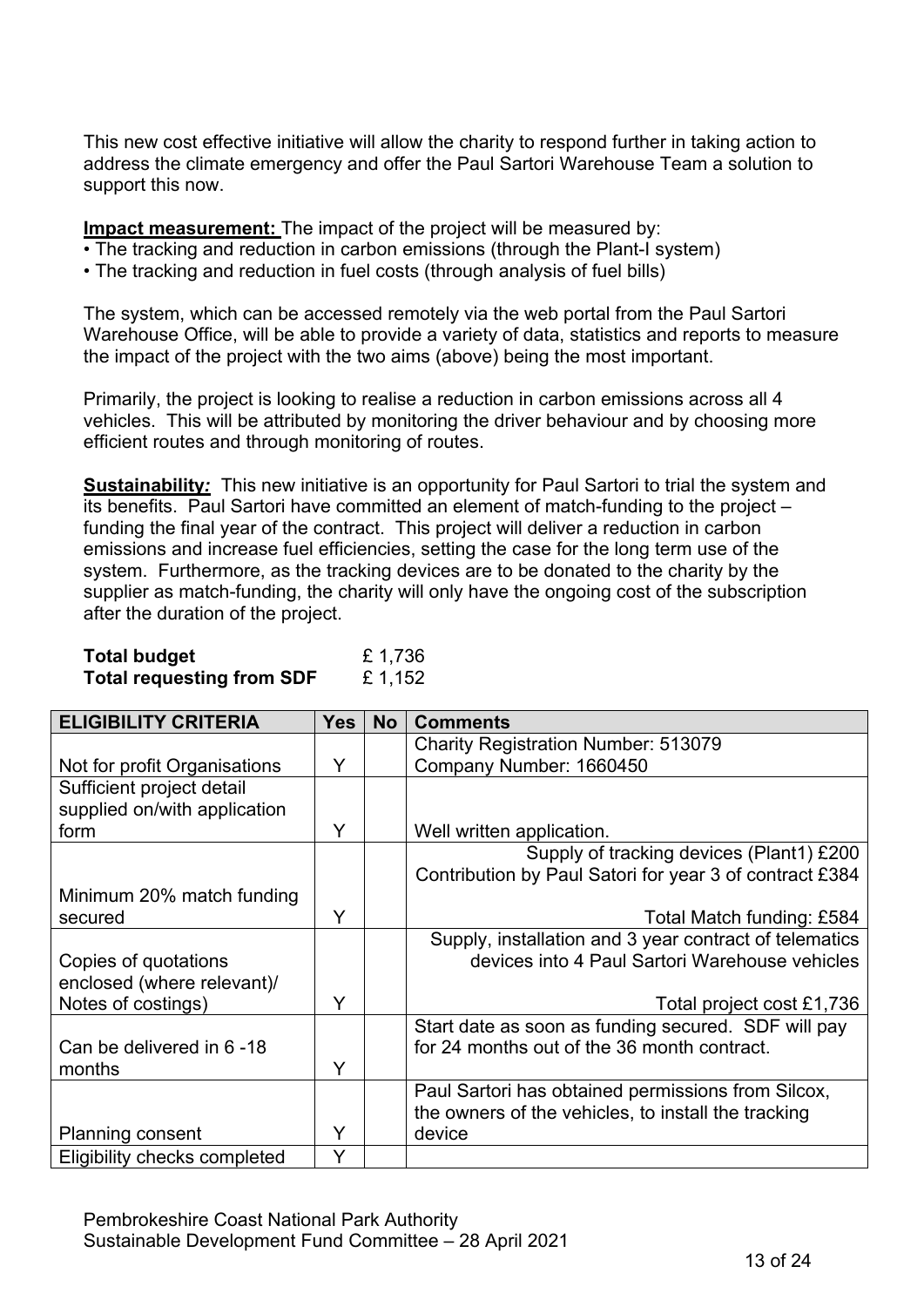## <span id="page-7-0"></span>*Officers Recommendation – Approve*

**Rationale:** Interesting project looking at how monitoring and data collection will reduce emissions locally. Well thought out application, the charity covers the whole of Pembrokeshire and not only supports people in need but also reduces waste through recycling and donations.

## **2.3 Install a community facility that minimises waste, i.e. water fountain (C)**

#### *Project Summary: Coast Allotment Project*

**Ref:** SDF /042021/3 **Project Title:** Coast Allotment Project (Community Organised Allotments for Solva Tenants) **Applicant:** COAST – Community Organised Allotment for Solva Tenants

**Location of project:** Solva

**Project description**: The aim of the project is to create a community space that will help educate, inspire and support the community of Solva. The space will include a dozen micro plots, a poly tunnel, large shed, wildlife garden and pond with solar fountain and seating, a community compost area, a space for people to donate used tools and plant pots.

The aim is to encourage residents to grow vegetables for themselves and surplus donated to for the luncheon club. There will also be a space earmarked for the primary school to use. The project will be off grid so will have a low carbon footprint, people will be discouraged from driving to the site.

As well as growing food locally and using the site for education, the group wish to raise awareness of waste and recycling. Harvesting rainwater and re using the compost created will add to the eco credentials and will hopefully inspire more to create similar projects in their communities.

Funding is also requested for a perimeter fence to make secure, along with fruit trees and hedge planting to encourage wildlife and provide food.

The group have been in touch with other groups and the community council as well as the school who all lend their support. As well as reducing food miles, waste and recycling they hope the space will help combat loneliness. This project is going to help the young and old learn about sustainability, biodiversity and our impact on the environment. Keep wales tidy who will be providing a year's liability insurance for the project as a donation. Future insurance will be paid from membership fees of £20.

**Impact measurement:** The group plan to hold focus groups twice a year to measure the impact on the lives of the people participating in the project.

**Sustainability***:* As well as start-up funding through donations COAST expect local businesses and residents will continue to support the project financially to ensure its

Pembrokeshire Coast National Park Authority Sustainable Development Fund Committee – 28 April 2021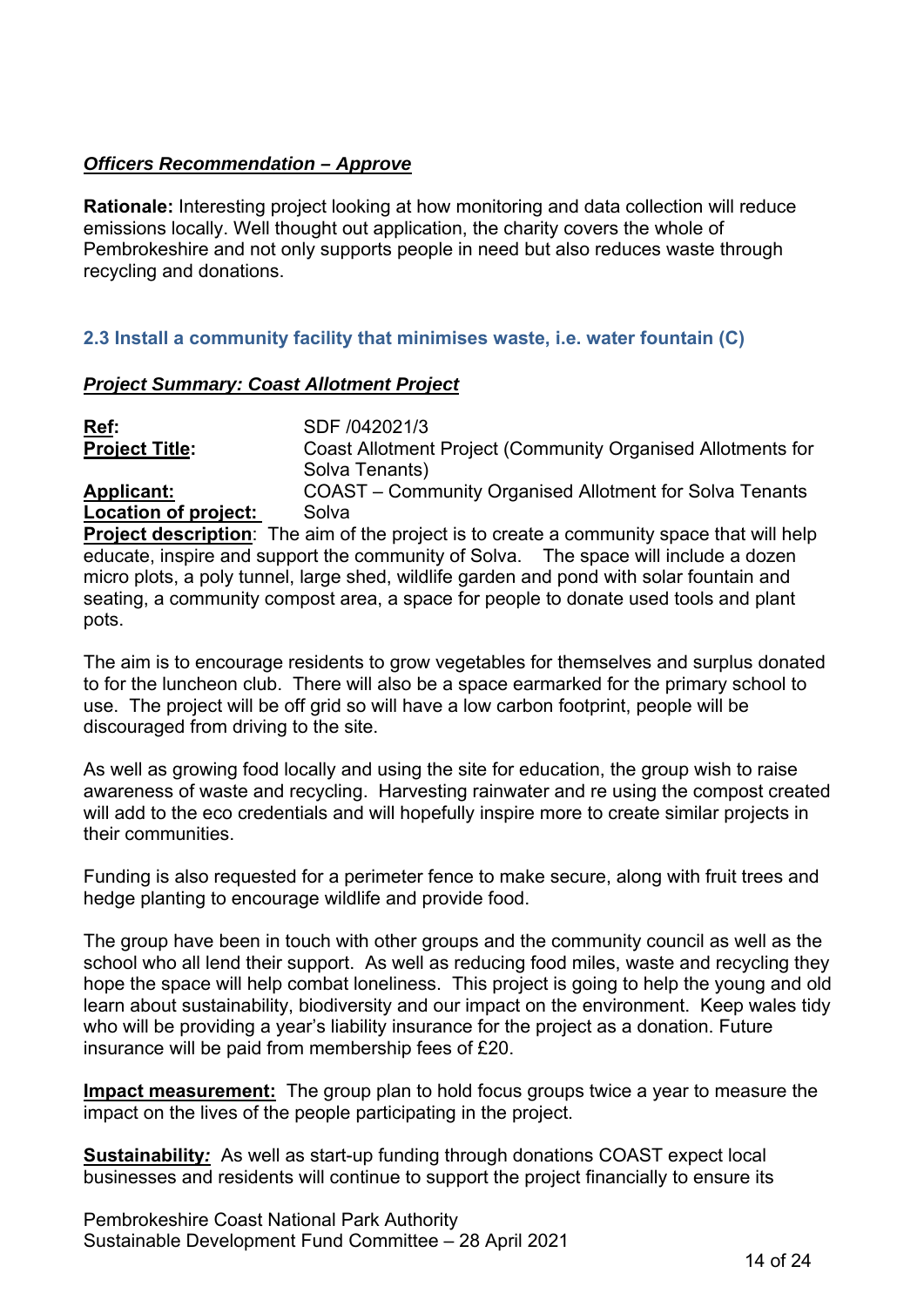longevity. There may be opportunities to sell some of the produce grown and items made from the project too.

Membership will cover future insurance and shared space maintenance which will be carried out by volunteers. A trustee of the group pays for the rent to the local authority on a long lease from PCC.

| <b>Total budget</b>              | £ 10,000 |
|----------------------------------|----------|
| <b>Total requesting from SDF</b> | £8,000   |

| <b>ELIGIBILITY CRITERIA</b>                     | <b>Yes</b> | <b>No</b> | <b>Comments</b>                                                                                         |
|-------------------------------------------------|------------|-----------|---------------------------------------------------------------------------------------------------------|
|                                                 |            |           | Unincorporated association Feb 2021. Constitution                                                       |
| Not for profit Organisations                    | Y          |           | has been provided.                                                                                      |
| Sufficient project detail                       |            |           | More support will how COAST can measure their                                                           |
| supplied on/with application                    |            |           | impact is needed. For example food miles, survey of                                                     |
| form                                            | Y          |           | members etc.                                                                                            |
|                                                 |            |           | (not approved) Enhancing Pembrokeshire grant                                                            |
|                                                 |            |           | £1000                                                                                                   |
|                                                 |            |           | (not approved) Community Lottery Fund £1000                                                             |
|                                                 |            |           | Total match £2000                                                                                       |
|                                                 |            |           |                                                                                                         |
| Minimum 20% match funding                       |            |           | £1650 in donations has been raised to date we can                                                       |
| secured                                         |            | N         | be used if unsuccessful.                                                                                |
|                                                 |            |           | £1500<br>Fencing                                                                                        |
|                                                 |            |           | <b>Site Clearance</b><br>£1000                                                                          |
|                                                 |            |           | Raised beds, wildlife garden, seating, pathways &                                                       |
|                                                 |            |           | £2500<br>hedging                                                                                        |
| Copies of quotations                            |            |           | £5000<br>Shed, polytunnel, tools and toolstore                                                          |
| enclosed (where relevant)/                      | Y          |           |                                                                                                         |
| Notes of costings)<br>Can be delivered in 6 -18 |            |           | Total project cost £10,000<br>Start date 1/6/2021 end date 1/3/2022                                     |
| months                                          | Y          |           |                                                                                                         |
|                                                 |            |           |                                                                                                         |
|                                                 |            |           | There are no planning restrictions and the shed and<br>polytunnel fall into the newly adapted permitted |
|                                                 |            |           | development rules for community allotments.                                                             |
| Planning consent                                |            |           |                                                                                                         |
|                                                 | Y          |           |                                                                                                         |
| Eligibility checks completed                    |            |           |                                                                                                         |

#### *Officers Recommendation – Approve with conditions*

**Rationale:** A community project based in the National Park encouraging food growing, waste and water reduction as well as reducing food miles and local travel. The application is also considering the mental and physical health benefits of communal growing.

It is recommended that they explore how best to measure the impact of their project e.g. they could survey the users after 12 months, measure food produced as well as the impact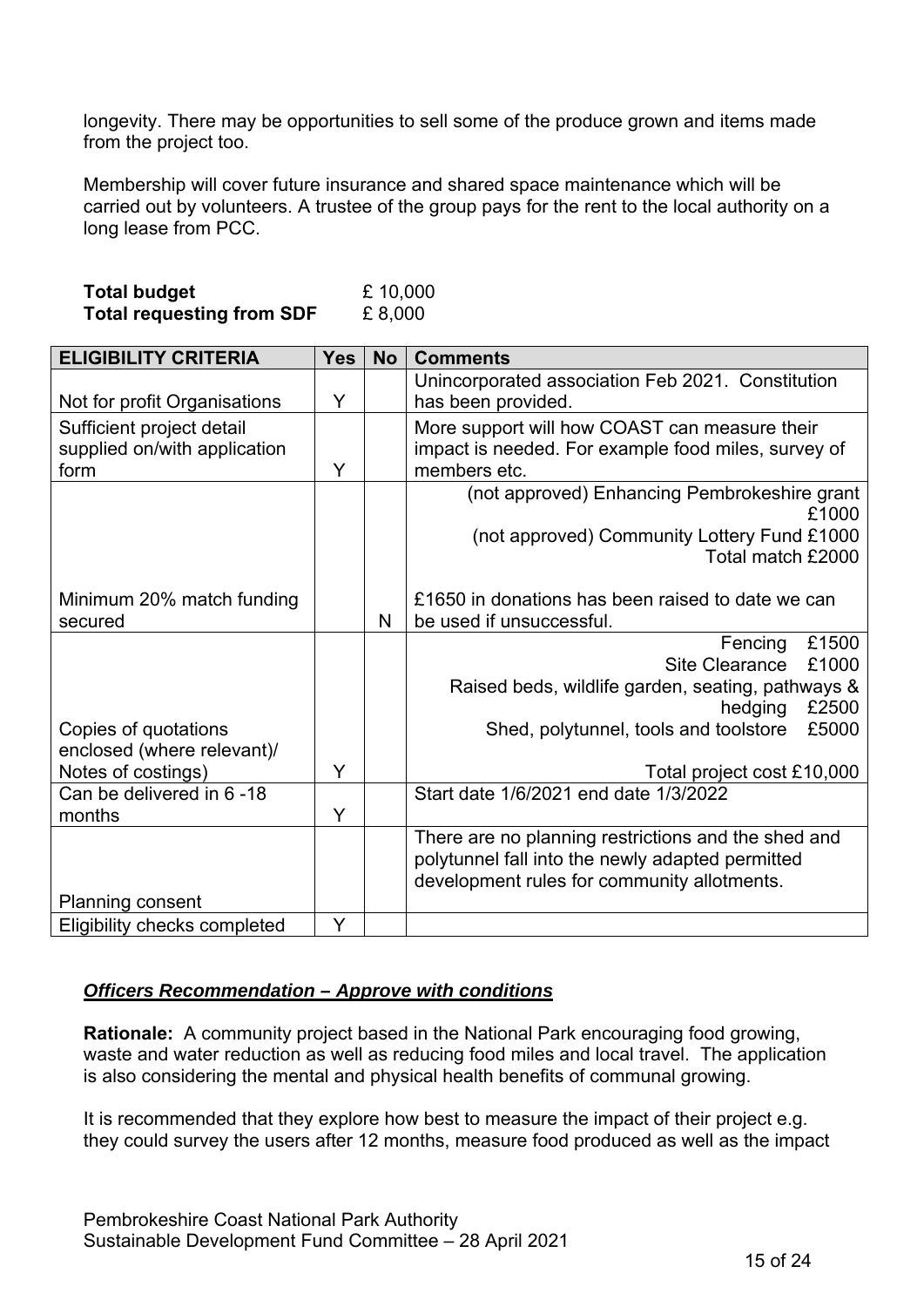<span id="page-9-0"></span>to people, waste reduced. Previous SDF recipients such as Clynfyw may be able to support.

Land is leased from PCC to individual on the committee for the purpose of a garden. A verbal agreement has been given from PCC. It is recommended that no work commences until written agreement has been sought.

#### *Project Summary: Tenby United RFC Recycling Facilities*

**Ref:** SDF /042021/4 **Project Title:** Tenby United RFC Recycling Facilities **Applicant:** Tenby United RFC Ltd **Location of project:** Tenby (Clicketts sports ground and Heywood Lane rugby ground) **Project description:** Installation of recycling bins and litter pick stations at each of the

sports facilities in the town. In order to become more sustainable, decrease the amount of waste sent to landfill and save running costs through an effective recycling program thus allow more money to be spent on grass roots sport.

Each of the sports facilities attract a large volume of visitors throughout the year. By installing suitable recycling facilities across the sites, the Club will encourage visitor's to dispose of their waste correctly reducing the risk to the environment, water supply etc and thus reduce overall pollution.

The project is in collaboration with Tenby AFC and other Sports Association users. Efforts will be published - contributing to the positive impact of preserving and protecting the environment.

**Impact measurement:** The installation of recycling bins and litter pick stations will significantly have a direct reduction of waste going to landfill. This will be measured by the reduction in disposal fees.

The promotion and encouragement to use the bins and litter picks, will impact the volume of rubbish placed in the general waste bins, which are often over flowing and attract verbal neighbour and visitor complaints. With the bins and litter pick stations located closer to the point of consumption i.e. the sports food/drink facilities the aim is to change recycling behaviour.

The litter pick stations will be accessible to all and will potentially appeal to our younger visitors, supporting their learning regarding Reduce, Reuse and Recycle initiatives.

**Sustainability***:* Funding will support the purchase of robust bins and litter pick stations of sound quality, to ensure their sustainability and longevity. They will be secured to the ground for safety purposes and maintained by ground staff. The associated costs of emptying the bins will be offset by the reduction in need for ground staff to collect litter from across the whole sites.

In partnership with Tenby AFC and Sport Association, the Club will promote the project and seek further opportunities to improve the facilities for recycling services. Their installation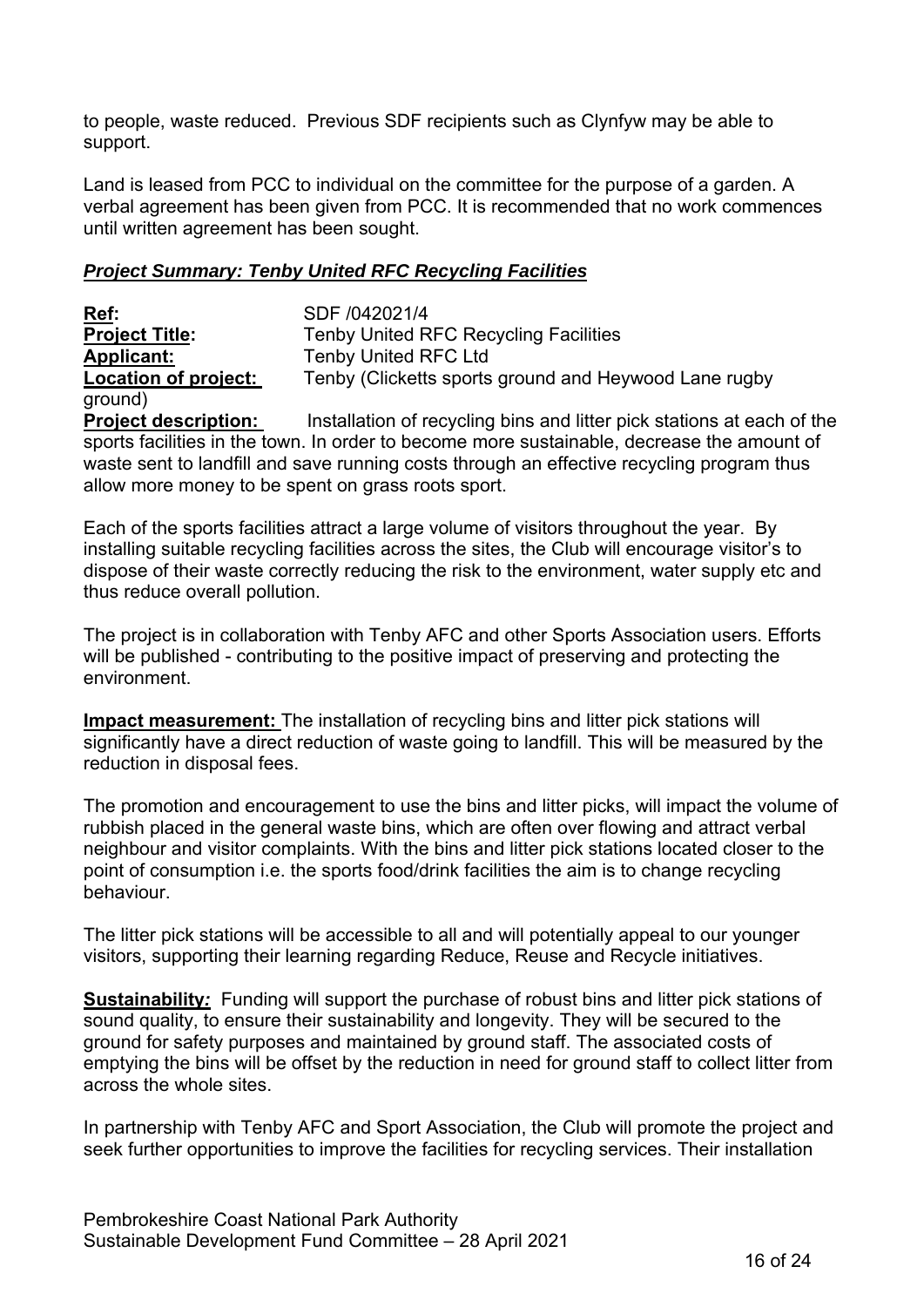<span id="page-10-0"></span>will be in line with Pembrokeshire County Councils waste management strategy and the principle aim 'Towards zero waste'

| <b>Total budget</b>              | £15,703.20 |
|----------------------------------|------------|
| <b>Total requesting from SDF</b> | £12,562.56 |

| <b>ELIGIBILITY CRITERIA</b>  | <b>Yes</b> | <b>No</b> | <b>Comments</b>                                        |
|------------------------------|------------|-----------|--------------------------------------------------------|
|                              |            |           | Not for profit sports club. Constitution has been      |
| Not for profit Organisations | Y          |           | received.                                              |
| Sufficient project detail    |            |           |                                                        |
| supplied on/with application |            |           |                                                        |
| form                         | Y          |           | Yes sufficient project details and questions answered. |
|                              |            |           | Match funding from Club reserves.                      |
| Minimum 20% match funding    |            |           |                                                        |
| secured                      | Y          |           | Total Match funding: £3,140.64                         |
|                              |            |           | Double wood recycling unit - 196litre x8 (£639.95 ex   |
|                              |            |           | VAT each) £5,119.60                                    |
|                              |            |           | Triple wood recycling unit - 294 litre x8 (792.95 ex   |
|                              |            |           | VAT each) £6,343.60                                    |
|                              |            |           | 2 Minute litter picking stations x2 £1,400             |
|                              |            |           | Installation costs inc labour & materials for 16 bases |
|                              |            |           | £2,840                                                 |
| Copies of quotations         |            |           |                                                        |
| enclosed (where relevant)/   |            |           | Total £15,703.20                                       |
| Notes of costings)           | Y          |           |                                                        |
| Can be delivered in 6-18     |            |           | Start date $8 - 12$ weeks from approval if successful. |
| months                       | Y          |           |                                                        |
| <b>Planning consent</b>      |            |           | N/A                                                    |
| Eligibility checks completed | Y          |           |                                                        |

#### *Officers Recommendation – Approve*

**Rationale:** Simple project that will make a difference replacing existing 'all rubbish;' container bins, with **recycling** bins as well as encouraging litter picks while visitors (parents/ spectators) mill around the sports grounds, before and after matches and training. Creating a positive attitude locally for the young people and adults using the sports ground, sending the message that the club is taking its environmental responsibilities seriously.

## **2.4 Any other community-based carbon reduction initiative (D)**

#### *Project Summary: Community-led decarbonisation across St Davids Peninsula*

**Ref:** SDF /042021/5 **Project Title:** Community-led decarbonisation across St Davids Peninsula Applicant: EcoDewi **Location of project:** St Davids peninsula and surrounding area **Project description:** EcoDewi formed in response to the climate emergency, biodiversity crisis and the need for greater community collaboration. Funding is sought to pay for someone part time over 18 month's to

Pembrokeshire Coast National Park Authority Sustainable Development Fund Committee – 28 April 2021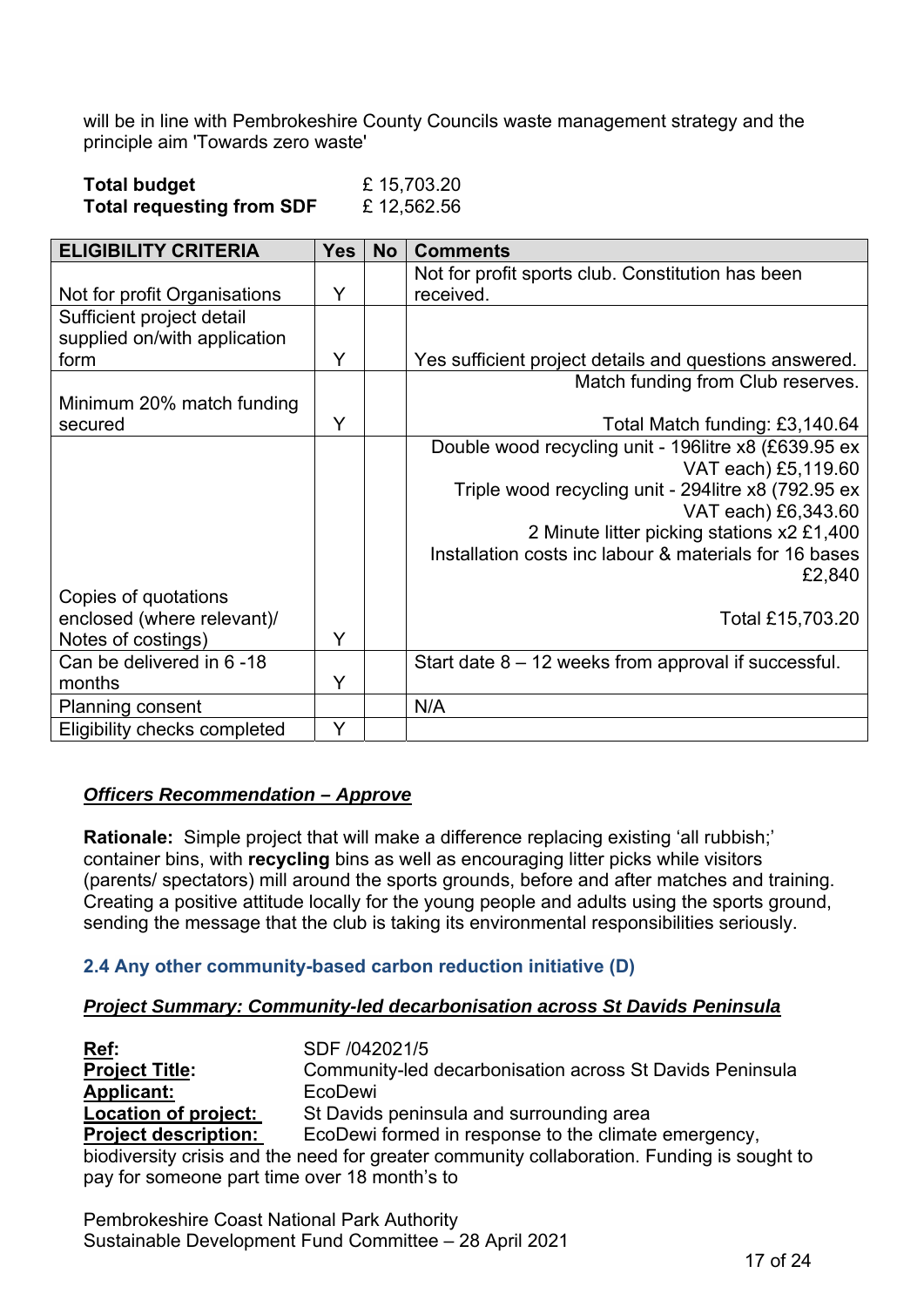- Organise community engagement events and develop wider community partnerships
- Organise volunteering activities including beach cleans and conservation activities
- Write and manage risk assessments
- Recruit, lead and manage volunteers
- Engage with landowners and the community to implement projects activities including tree planting, meadow restoration, "no mow" techniques etc.

An officer will be recruited on a 'self-employed basis and managed by the committee through regular meetings and reporting.

The 18 month project will have two strands:-

- 1. Community engagement and support engaging with communities in St Davids, to raise greater awareness of climate change and the biodiversity crisis; inspiring all ages to partake in action and to mentor others with their own projects. Work will include activities with Ysgol Penrhyn Dewi across all three campuses with environmental initiatives and DofE support.
- 2. Decarbonisation action –lead projects that will directly reduce carbon emissions in the peninsula. This involves researching and developing projects, consulting partner organisations and landowners, recruiting volunteers and leading 'on the ground' work.

These strands will be met through the following activities and projects:

- 1. Talks & Networking Events. Bi-monthly events with invited speakers to collaborate on ways that improve the local environment and reduce the community carbon footprint.
- 2. Regular e-newsletter. A monthly e-newsletter highlighting Ecodewi work, local events and national campaigns.
- 3. Beach Cleans & Plastic Free Communities. Organise regular beach cleans and educational campaigns to reduce waste being left at local beaches. Collaborating with existing partners: Keep Wales Tidy, Pembrokeshire Council's EcoChampion and Surfers Against Sewage.
- 4. Land management change. Promote, support and lead schemes to allow more natural land management through actions such as less mowing, planting of trees and wildflowers, and the creation of mosaic habitats. Targeting residents, second-home owners, landowners, businesses and local authorities. Distribution of local wildlife seed. Working in partnership with St Davids Cathedral, EcoDewi has developed a community garden, planting trees, hedges and wildflowers for carbon reduction & biodiversity improvement while also addressing community wellbeing. Discussions with the Cathedral for further decarbonisation projects, as well as researching micro-hydro on the River Alun, have begun. EcoDewi is also liaising with Dr Sarah Beynon and developing relationships with officers from PCC, St Davids City Council and PCNPA.

**Impact measurement:** For events: Number of activities and events held; attendee numbers (and further demographics where allowed); surveys before/after events (showing changes in knowledge, attitude and behaviours). In addition, the number of households,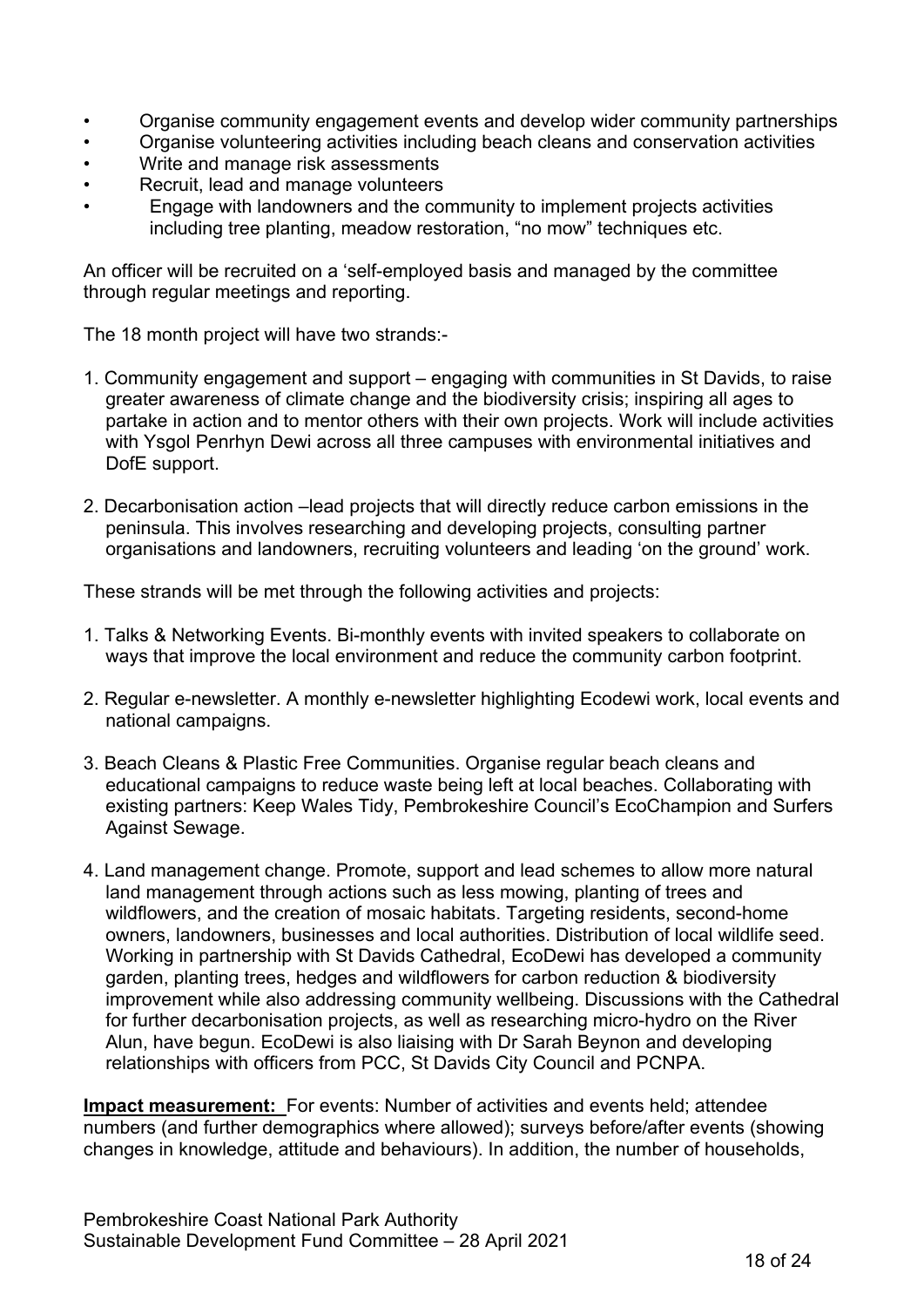businesses, organisations, community councils etc engaged with, as well as partner organisations. Target - 9 talks & networking events.

For volunteering activities: details such as number of volunteers (and variations through project), reasons for volunteering, new or previous experience, impact on wellbeing, whether volunteering has changed other behaviours; awareness of climate change and changes in behaviour towards it. Target – at least 100 volunteers throughout the project.

Community reach: new newsletter sign-up, social media stats. Target – 250 newsletter recipients

Carbon capture data – record trees planted, meadows restored, beaches cleaned and at the end of the project attempt to quantify the amount of carbon sequestered. Target – at least 2 community councils supporting projects, 9 beach cleans, 3 tree planting sites, 1 large meadow restoration, 50 small scale land management change sites.

**Sustainability***:* SDF support will be the first step in ensuring long-term sustainability, allowing Ecodewi to pay for services rather than relying entirely on volunteer leadership. EcoDewi aims to convert to a CIO this year which will allow greater fundraising opportunities, the ability to create local employment and revenue; all allowing continued support to this project.

During a year of restrictions, EcoDewi has created a strong mailing list and social media presence. This project will continue to grow this audience, developing long-term relationships. Community engagement and action will change mindsets, educating and inspiring people, and supporting communities to make self-determined actions.

Developing close relationships with, for example, community councils will affect future decision making by councillors and lead to future actions by the council themselves. More volunteer leaders will strengthen future capabilities and succession planning of the Group.

| <b>Total budget</b>              | £ 24,175 |
|----------------------------------|----------|
| <b>Total requesting from SDF</b> | £19,340  |

| <b>ELIGIBILITY CRITERIA</b>  | <b>Yes</b>   | <b>No</b> | <b>Comments</b>                                     |
|------------------------------|--------------|-----------|-----------------------------------------------------|
| Not for profit Organisations | V            |           | Unincorporated organisation. Constitution provided. |
| Sufficient project detail    |              |           |                                                     |
| supplied on/with application |              |           |                                                     |
| form                         | Υ            |           | Yes sufficient information provided.                |
|                              |              |           | Further information requested.                      |
|                              |              |           |                                                     |
|                              |              |           | Volunteer (in kind support) in excess of £4,835     |
|                              |              |           |                                                     |
|                              |              |           | Applications submitted (not secured):-              |
|                              |              |           | Magic Little Grants £500                            |
|                              |              |           | Pembrokeshire Nature Partnership £1,925             |
| Minimum 20% match funding    |              |           |                                                     |
| secured                      | $\checkmark$ |           | Total Match funding: £4,835                         |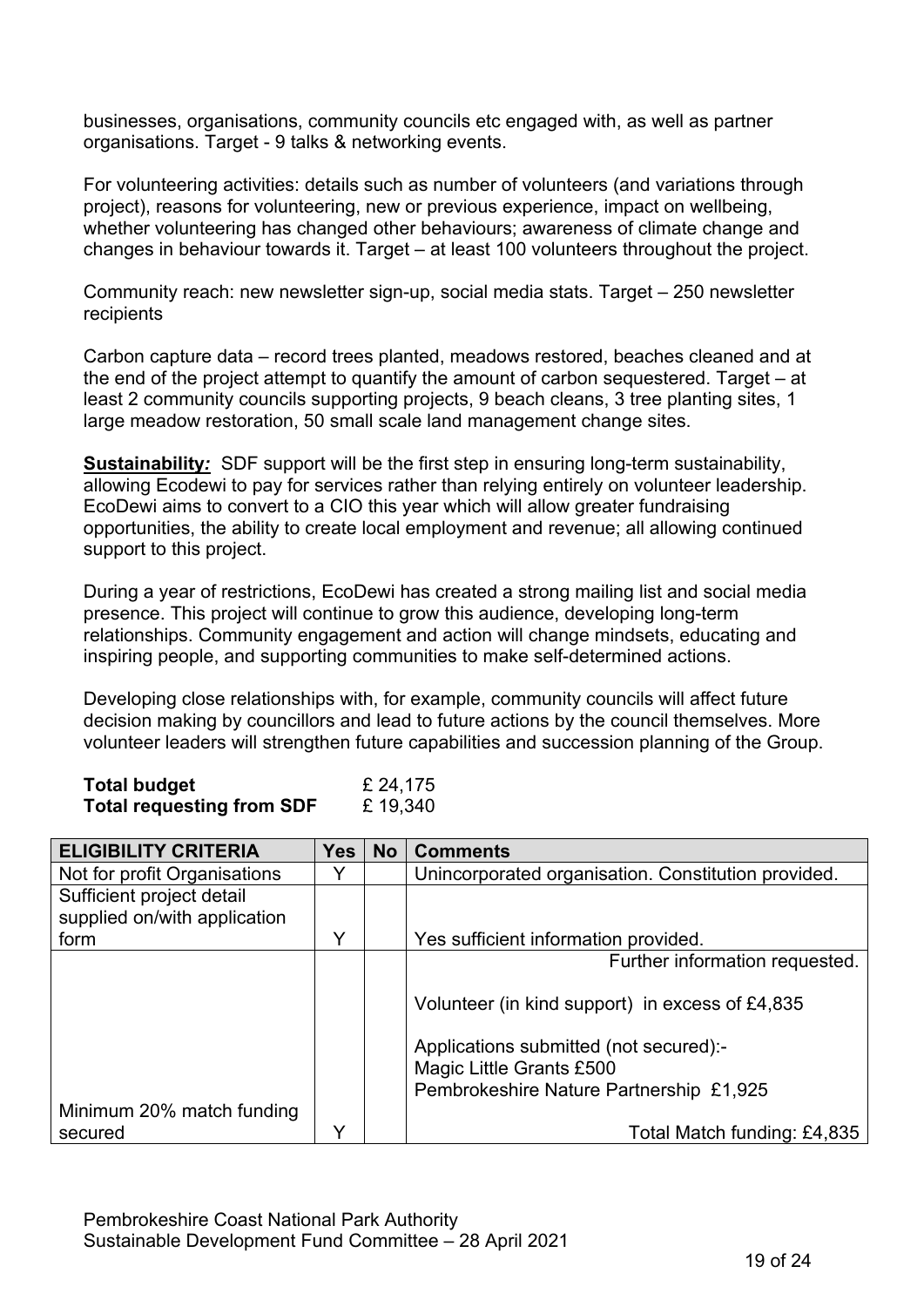|                              |   | Project leadership £19,600                         |
|------------------------------|---|----------------------------------------------------|
|                              |   | Tools and Equipment £800                           |
|                              |   | Event costs (venue hire and refreshments)£500      |
|                              |   | Volunteer all weather shelter £750                 |
|                              |   | Marketing £600                                     |
|                              |   | Admin and IT (projector, screen & stationary) £600 |
|                              |   | Insurance £200                                     |
|                              |   | Travel £450                                        |
|                              |   | <b>Wildflower sees £675</b>                        |
| Copies of quotations         |   |                                                    |
| enclosed (where relevant)/   |   | Total project cost £24,175                         |
| Notes of costings)           | v | A job description has been provided.               |
| Can be delivered in 6-18     |   | Start date 1/5/2021                                |
| months                       | Y | 18 month project                                   |
| <b>Planning consent</b>      |   | N/A                                                |
| Eligibility checks completed |   |                                                    |

# *Officers Recommendation – Approval Subject to match funding query being addressed*

**Rationale:** Well thought out project looking at how, with some development support community activity can be developed and encouraged. It will be valuable to see the impact that this project will have in the community and if it can be replicated elsewhere. There is one query regarding the match funding which must be resolved before approval.

# **3. Date of Future SDF Committee Meetings**

7th July 2021 13<sup>th</sup> October 2021 (applications for consideration) 19th January 2022 6th April 2022 (applications for consideration)

#### **Background Documents:**

Author: Jessica Morgan Funding and Grants Officer 31/3/2020 iessciam@pembrokeshirecoast.org.uk 01646 624 811 / 07929 852 260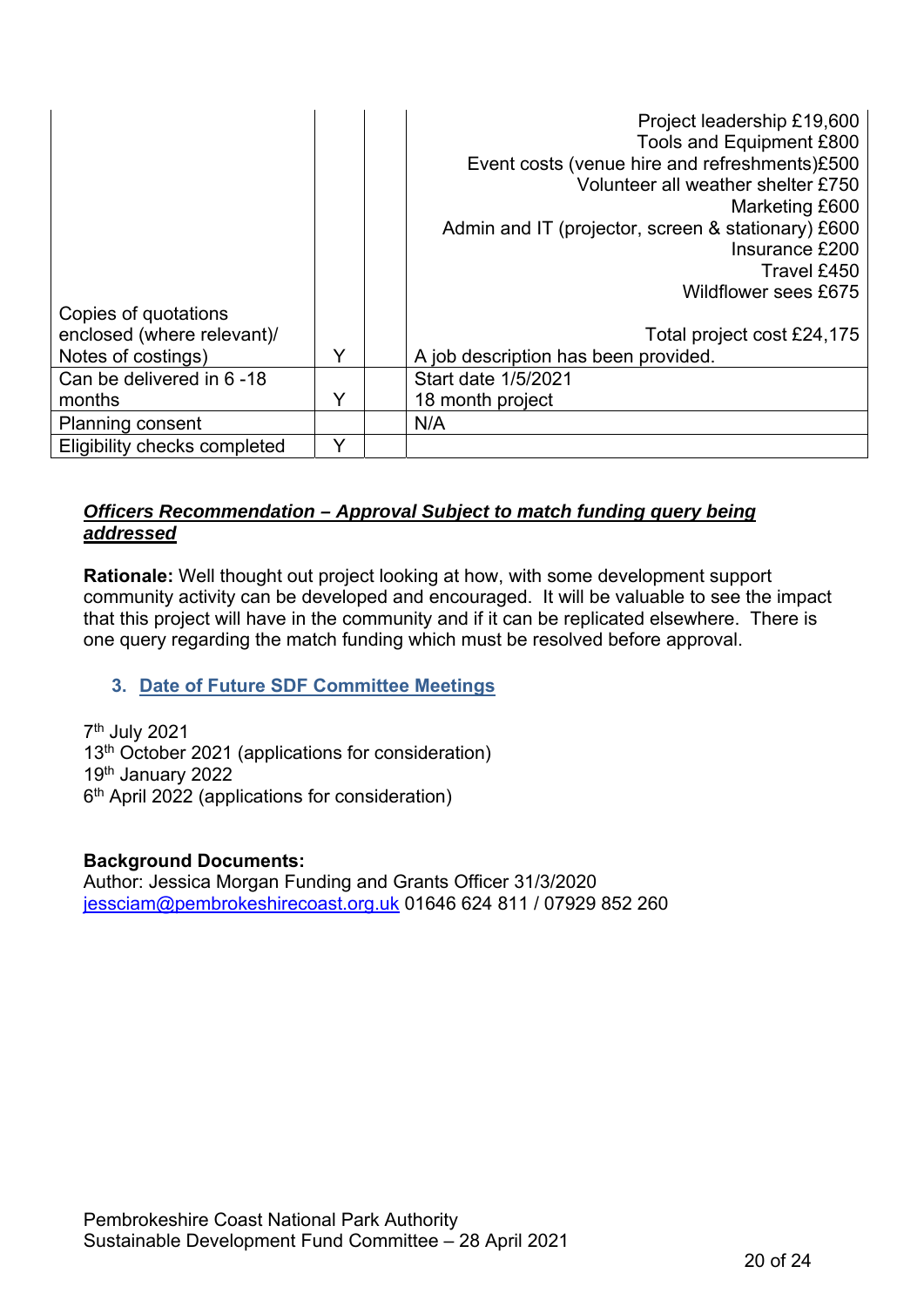## **SDF 28th April 2021 Committee members scoring sheet**

#### **Project Applicants**

| <b>Project</b><br><b>Type</b> | <b>Ref</b>              | Organisation                                                      | <b>Funding</b><br><b>Sought</b> |
|-------------------------------|-------------------------|-------------------------------------------------------------------|---------------------------------|
| A                             | <b>SDF</b><br>/042021/1 | <b>Solva Community Clubhouse</b>                                  | £10,217                         |
| B                             | <b>SDF</b><br>/042021/2 | <b>Paul Sartori Foundation Limited</b>                            | £1,152                          |
| $\mathsf{C}$                  | <b>SDF</b><br>/042021/3 | COAST – Community Organised Allotment for<br><b>Solva Tenants</b> | £8,000                          |
| $\mathsf{C}$                  | <b>SDF</b><br>/042021/4 | <b>Tenby United RFC Ltd</b>                                       | £12,563                         |
| D                             | <b>SDF</b><br>/042021/5 | Ecodewi                                                           | £19,340                         |
|                               |                         | <b>Total funding sought</b>                                       | £51,272                         |

#### **Summary table**

#### **Scoring**

Sufficient Evidence 4, Some Evidence 3, Poor Evidence 2, No Evidence 1.

The aim of SDF is to reduce local carbon emissions in our environment and to respond to the climate emergency.

Applicants can apply for projects to deliver the following:

a. Install renewable energy generation facilities to a community building i.e. solar panels

b. An initiative to promote reduction in carbon emissions in transport i.e. installing an electric charging point for bikes or cars or by supporting access to non-individual travel

- c. Install a community facility that minimises waste, i.e. water fountain
- d. Any other community-based carbon reduction initiative.
- **1.** SDF /042021/1

| <b>GRANT CRITERIA</b>                                                                                                                         | <b>Evidence</b><br><b>Score</b> | <b>Comments</b> |
|-----------------------------------------------------------------------------------------------------------------------------------------------|---------------------------------|-----------------|
| Project is in the Pembrokeshire Coast National Park<br>or demonstrates genuine support and benefit to<br>communities within the National Park |                                 |                 |
| Project achieves one or more of the aims of the Fund                                                                                          |                                 |                 |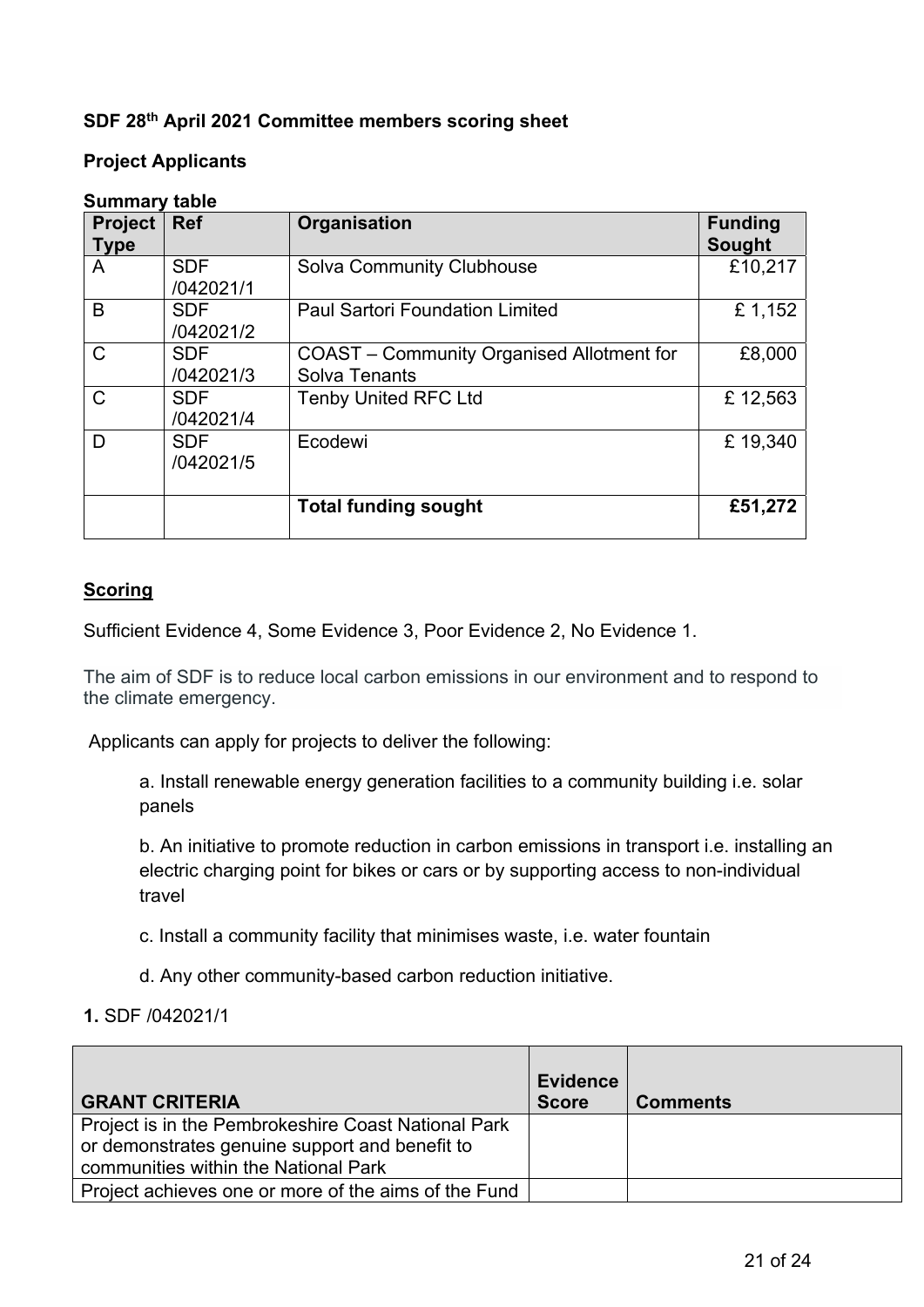| Project shows how there will be a reduction in carbon<br>/ mitigation to climate change                                 |  |
|-------------------------------------------------------------------------------------------------------------------------|--|
| Evidence that the project will be able to measure<br>carbon reduction                                                   |  |
| Demonstrate long term sustainability of the project                                                                     |  |
| Demonstrate commitment by match funding 20% or<br>more of total project costs (inc. voluntary in-kind<br>contributions) |  |
| Value for money - well costed, quotes received                                                                          |  |
| <b>TOTAL Score</b>                                                                                                      |  |

# **2.** SDF/042021/2

| <b>GRANT CRITERIA</b>                                                                                                                         | <b>Evidence</b><br><b>Score</b> | <b>Comments</b> |
|-----------------------------------------------------------------------------------------------------------------------------------------------|---------------------------------|-----------------|
| Project is in the Pembrokeshire Coast National Park<br>or demonstrates genuine support and benefit to<br>communities within the National Park |                                 |                 |
| Project achieves one or more of the aims of the Fund                                                                                          |                                 |                 |
| Project shows how there will be a reduction in carbon<br>/ mitigation to climate change                                                       |                                 |                 |
| Evidence that the project will be able to measure<br>carbon reduction                                                                         |                                 |                 |
| Demonstrate long term sustainability of the project                                                                                           |                                 |                 |
| Demonstrate commitment by match funding 20% or<br>more of total project costs (inc. voluntary in-kind<br>contributions)                       |                                 |                 |
| Represents good value for money                                                                                                               |                                 |                 |
| <b>TOTAL Score</b>                                                                                                                            |                                 |                 |

# **3.** SDF/042021/3

|                                                       | <b>Evidence</b> |                 |
|-------------------------------------------------------|-----------------|-----------------|
| <b>GRANT CRITERIA</b>                                 | <b>Score</b>    | <b>Comments</b> |
| Project is in the Pembrokeshire Coast National Park   |                 |                 |
| or demonstrates genuine support and benefit to        |                 |                 |
| communities within the National Park                  |                 |                 |
| Project achieves one or more of the aims of the Fund  |                 |                 |
| Project shows how there will be a reduction in carbon |                 |                 |
| / mitigation to climate change                        |                 |                 |
| Evidence that the project will be able to measure     |                 |                 |
| carbon reduction                                      |                 |                 |
| Demonstrate long term sustainability of the project   |                 |                 |